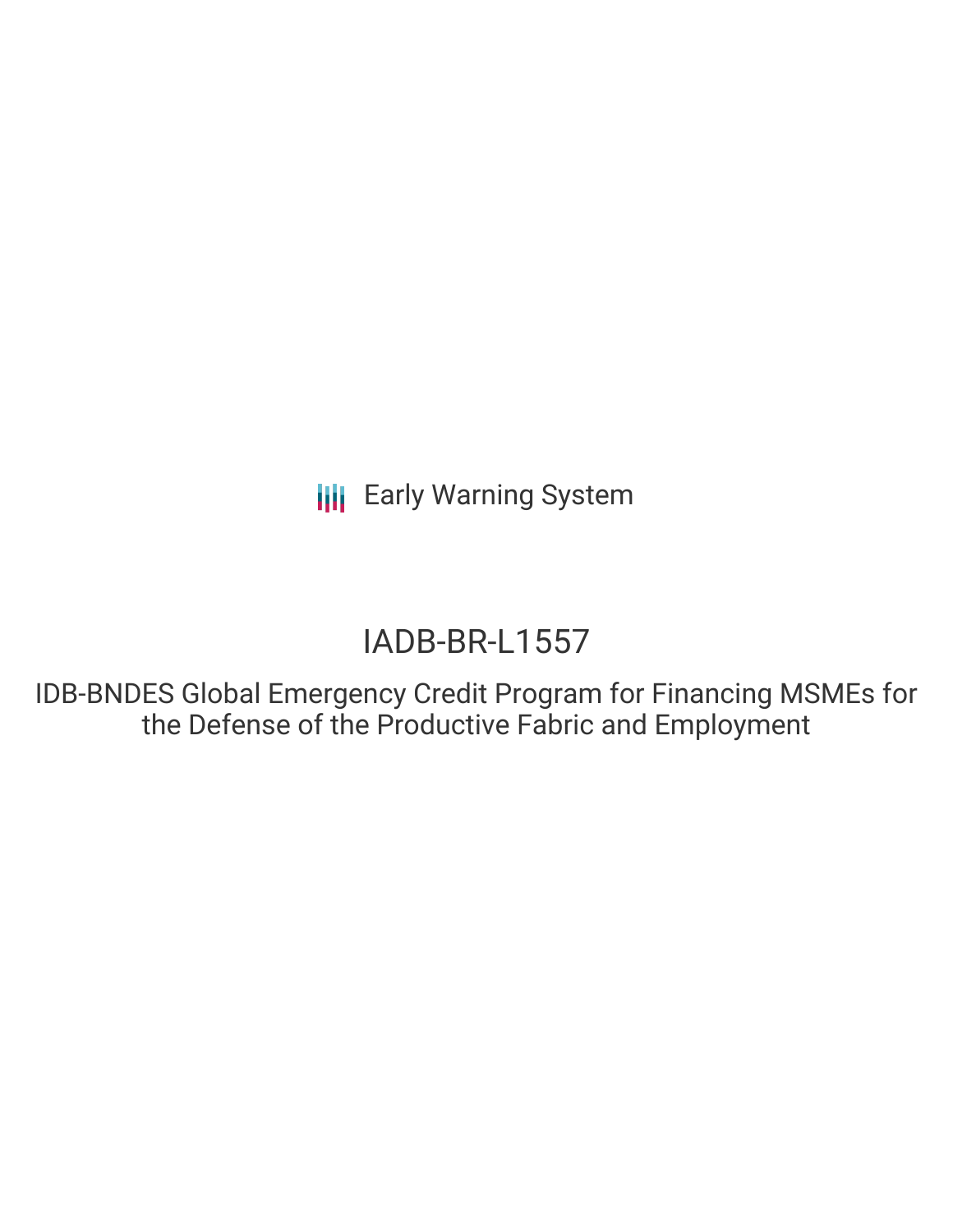

# Early Warning System IDB-BNDES Global Emergency Credit Program for Financing MSMEs for the Defense of the

Productive Fabric and Employment

# **Quick Facts**

| <b>Countries</b>               | Brazil                                          |
|--------------------------------|-------------------------------------------------|
| <b>Financial Institutions</b>  | Inter-American Development Bank (IADB)          |
| <b>Status</b>                  | Approved                                        |
| <b>Bank Risk Rating</b>        | B                                               |
| <b>Borrower</b>                | Government of Brazil                            |
| <b>Sectors</b>                 | Finance, Industry and Trade, Law and Government |
| <b>Investment Type(s)</b>      | Loan                                            |
| <b>Investment Amount (USD)</b> | \$750,00 million                                |
| <b>Project Cost (USD)</b>      | \$900.00 million                                |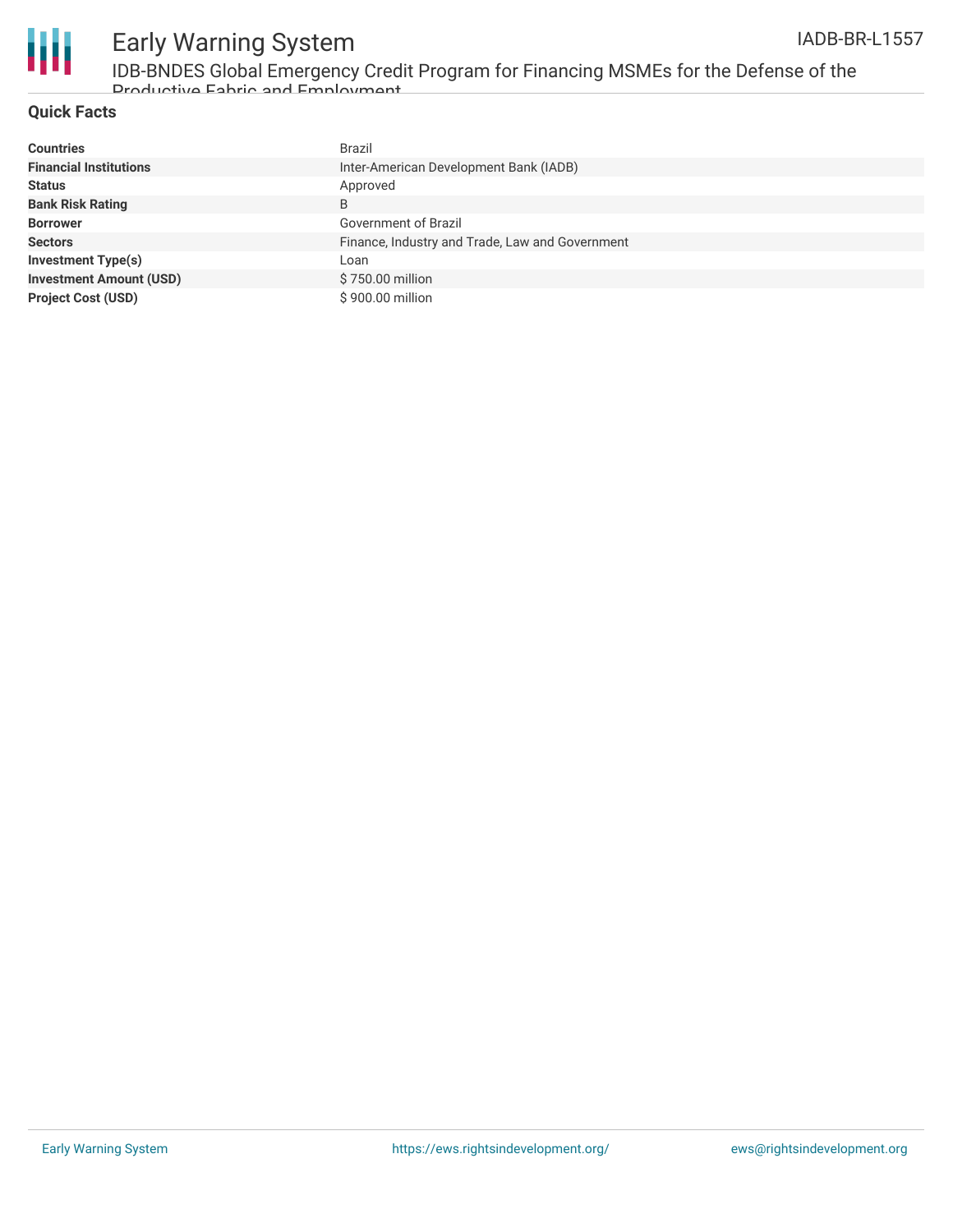

# Early Warning System IDB-BNDES Global Emergency Credit Program for Financing MSMEs for the Defense of the Productive Fabric and Employment

## **Project Description**

The general objective of this program is to support sustainability in the face of the crisis of COVID-19, of MSMEs, as a support for employment in Brazil. The specific objectives are: (i) to support the short-term financial sustainability of MSMEs; and (ii) promote the economic recovery of MSMEs through access to productive financing.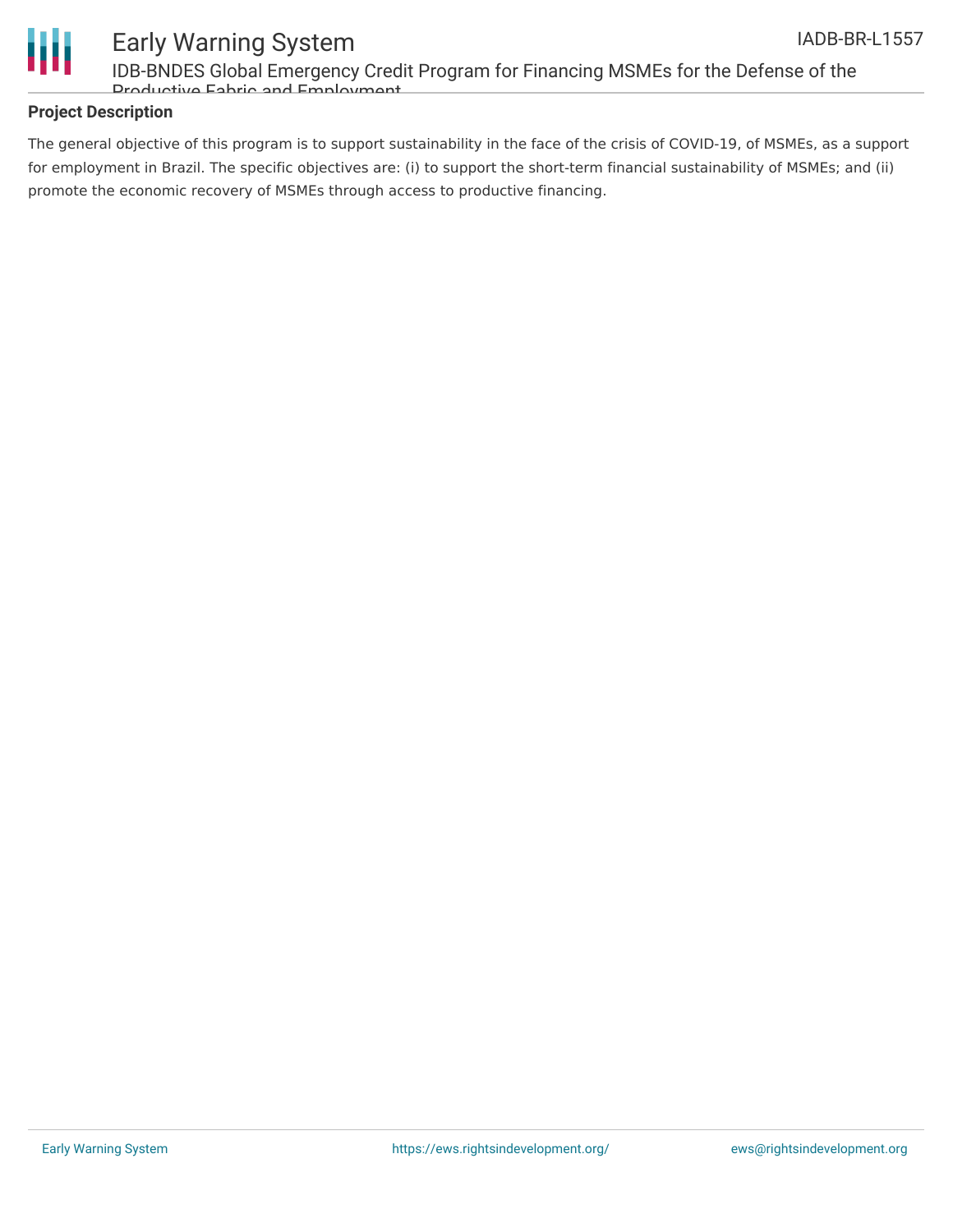

# Early Warning System IDB-BNDES Global Emergency Credit Program for Financing MSMEs for the Defense of the Productive Fabric and Employment

### **Investment Description**

• Inter-American Development Bank (IADB)

The bank will use USD 150 million of its own funds.

### **Financial Intermediary**

Financial Intermediary: A commercial bank or financial institution that receives funds from a development bank. A financial intermediary then lends these funds to their clients (private actors) in the form of loans, bonds, guarantees and equity shares. Financial intermediaries include insurance, pension and equity funds. The direct financial relationship is between the development bank and the financial intermediary.

Banco Nacional de [Desenvolvimento](file:///actor/1899/) Econômico e Social BNDES (Financial Intermediary)